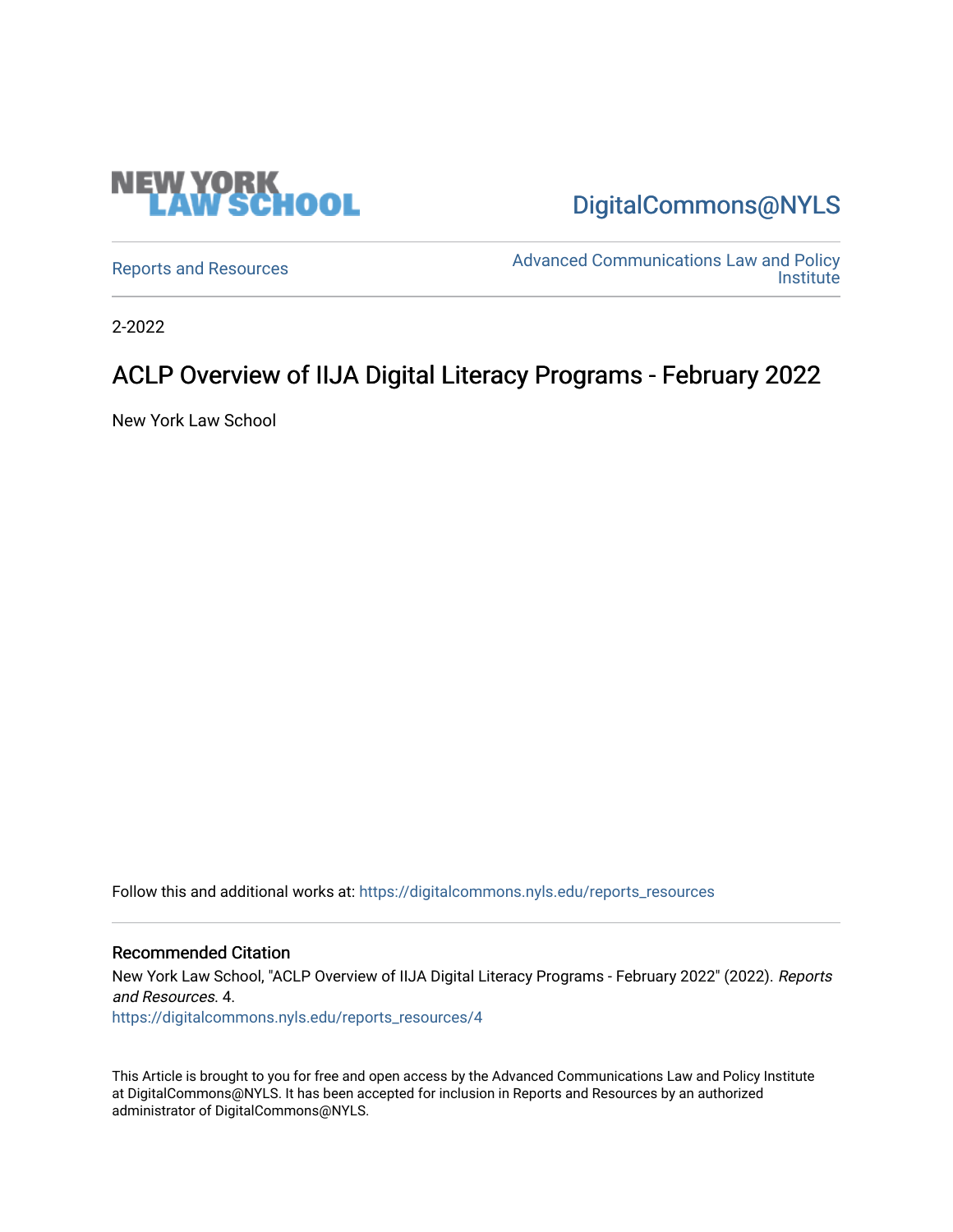

**YORK<br>W SCHOOL** 

at New York Law School

# **A GUIDE TO FEDERAL BROADBAND FUNDING PROGRAMS**

# **An Overview of the Infrastructure Investment & Jobs Act's Digital Equity Programs**

# *February 2022*

Included among the Infrastructure Investment & Jobs Act's ("IIJA") myriad broadbandfocused provisions are two grant programs focused on bolstering digital equity across the country.[1](#page-1-0) The programs – the State Digital Equity Capacity Grant Program ("Capacity Grant Program") and the Digital Equity Competitive Grant Program ("Competitive Grant Program") – will make available a total of \$2.69 billion in grants over the next five years to support a range of digital equity initiatives (an additional \$60 million has been allocated to assist in the development of state digital equity plans as part of the Capacity Grant Program).

The *Capacity Grant Program* will ultimately be administered by the states after applying for and receiving funds from the National Telecommunications & Information Administration ("NTIA"). Via this program, each state will receive a proportionate share of a total of \$1.44 billion in grant funding. Those funds will be disbursed according to each state's digital equity plan, which must be developed to receive grant funds. **Section 1** of this document (1) unpacks this program's requirements as set forth in the IIJA, and (2) offers estimates of how much funding each state might receive via the program (a detailed Methodology for these estimates is included in the Appendix).

The *Competitive Grant Program* will be administered entirely by NTIA. This program will make available a total of \$1.25 billion in grant funding over the next five years. Entities seeking grants via this program will apply directly to NTIA. **Section 2** of this document details the mechanics of this program as set forth in the IIJA.

## **1. STATE DIGITAL EQUITY CAPACITY GRANT PROGRAM**

The Capacity Grant Program is established to "promote the achievement of digital equity, support digital inclusion activities, and build capacity efforts by States relating to the

<span id="page-1-0"></span><sup>&</sup>lt;sup>1</sup> Infrastructure Investment & Jobs Act, Pub. Law No. 117-58, [https://www.congress.gov/bill/117th](https://www.congress.gov/bill/117th-congress/house-bill/3684/text)[congress/house-bill/3684/text](https://www.congress.gov/bill/117th-congress/house-bill/3684/text) ("IIJA").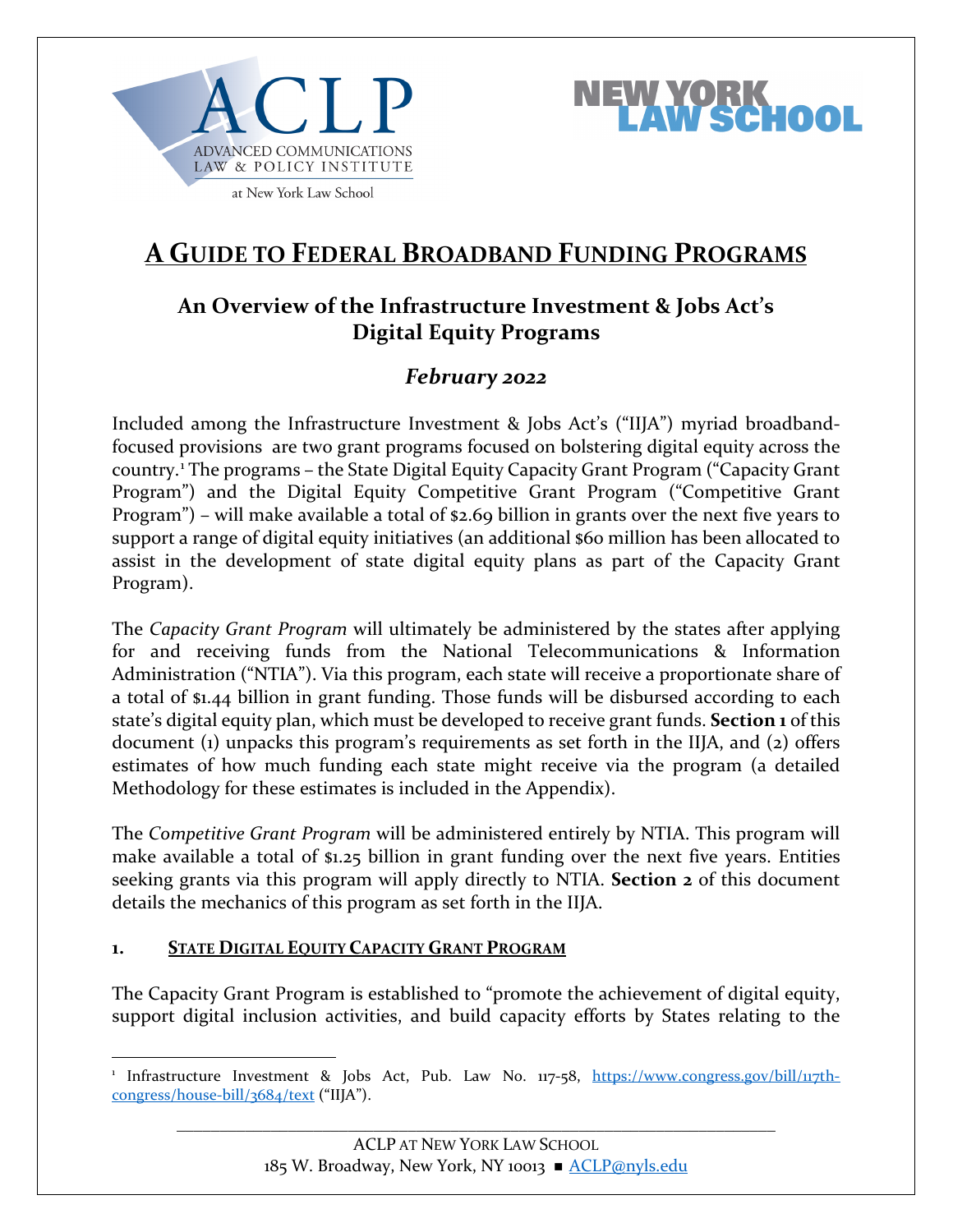adoption of broadband by residents of those States."<sup>[2](#page-2-0)</sup> NTIA is tasked with developing the rules and procedures that will govern how funds make their way to states and, eventually, to those entities that will be entrusted with working at the community level to bolster digital equity.

# **1.1 Program Requirements**

IIJA requires states to choose an agency to administer the program; develop and implement a digital equity plan; and make grants to further digital equity efforts in the state.<sup>[3](#page-2-1)</sup> The administering entity could be a state agency; a nonprofit organization or foundation; an anchor institution; a workforce development program; or a partnership between these entities.

States must develop digital equity plans if they wish to participate in the Capacity Grant Program.<sup>[4](#page-2-2)</sup> Required aspects of the plan are detailed at length in the statute.<sup>[5](#page-2-3)</sup> Key components include:

- Identifying the barriers to digital equity facing key user groups in the state.
- "Measurable objectives" for documenting and promoting improved access to and affordability of wireline and wireless broadband connections and computing devices; digital literacy; and enhanced awareness of online privacy and cybersecurity.
- How these objectives will impact the state's economic and workforce development goals; educational and health outcomes; civic engagement; and the delivery of other critical services.
- How the state plans to collaborate with key stakeholders in the implementation of its plan. These stakeholders include, among others: anchor institutions; local governments and educational agencies; tribal organizations; nonprofits; entities working on behalf of underrepresented groups like aging and incarcerated individuals; and public housing authorities.

<span id="page-2-0"></span> $2$  IIJA, § 60304(a)(1)(A).

<span id="page-2-1"></span><sup>3</sup> *Id.* at § 60304(b)(1) *et seq.*

<span id="page-2-2"></span> $4$  *Id.* at § 60304(c)(1).

<span id="page-2-3"></span> $5$  *Id.* at § 60304(c)(1)(A)-(E).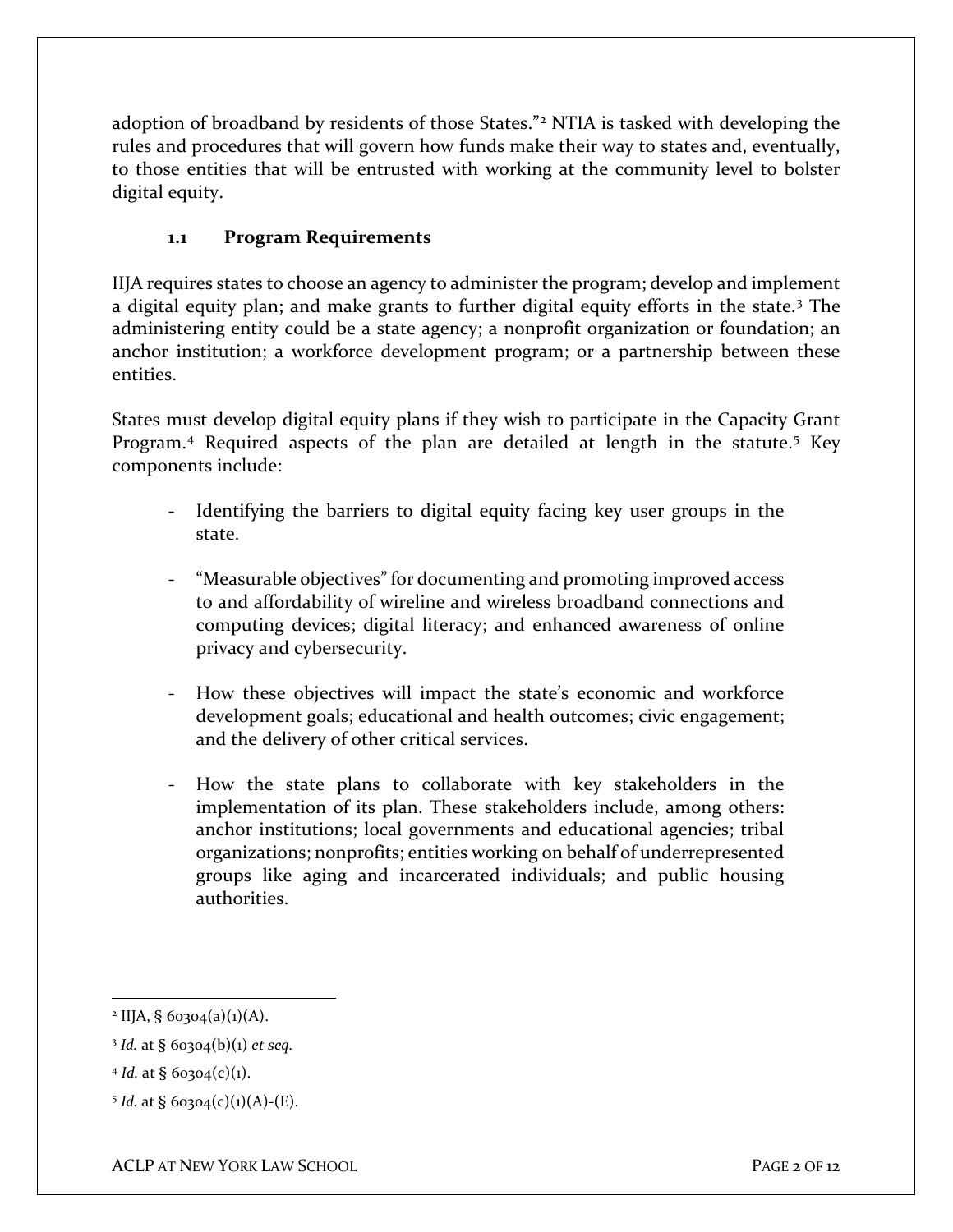States must make their draft plans available for public comment not less than 30 days prior to their submission to NTIA.<sup>[6](#page-3-0)</sup>

IIJA includes \$60 million to assist states in the development of their digital equity plans.[7](#page-3-1) This will be distributed proportionately, according to the same formula used by NTIA to distribute the \$1.44 billion in grant funding to the states (estimates of how much each state might receive for planning purposes and for grantmaking are included in section 1.2). To receive planning funds, states must submit applications, which will be developed by NTIA.

Capacity grants will begin flowing to the states no later than two years after NTIA begins awarding funding for digital equity plan development.[8](#page-3-2) NTIA will issue a Notice of Funding Availability to signal that such grant funding is available. States that wish to receive this funding must submit an application, the components of which are detailed in the statute.<sup>[9](#page-3-3)</sup>

The entities to which states may make grants stemming from this program include:<sup>[10](#page-3-4)</sup>

- "A political subdivision, agency, or instrumentality of a State, including an agency of a State that is responsible for administering or supervising adult education and literacy activities, or for providing public housing, in the State.
- "An Indian Tribe, an Alaska Native entity, or a Native Hawaiian organization.
- "A foundation, corporation, institution, or association that is a not-forprofit entity…and not a school.
- "A community anchor institution.
- "A local educational agency.
- "An entity that carries out a workforce development program.
- "A partnership between any of the [preceding] entities.
- "A partnership between
	- o "an entity described [above]; and
	- o "an entity that…the Assistant Secretary, by rule, determines to be in the public interest."

<span id="page-3-0"></span> $6$  *Id.* at § 60304(c)(2).

<span id="page-3-1"></span> $7$  *Id.* at § 60304(k)(1).

<span id="page-3-2"></span> $8$  *Id.* at § 60304(d)(1).

<span id="page-3-3"></span><sup>9</sup> *Id.* at § 60304(d)(2) *et seq.*

<span id="page-3-4"></span><sup>10</sup> *Id.* at § 60305(b).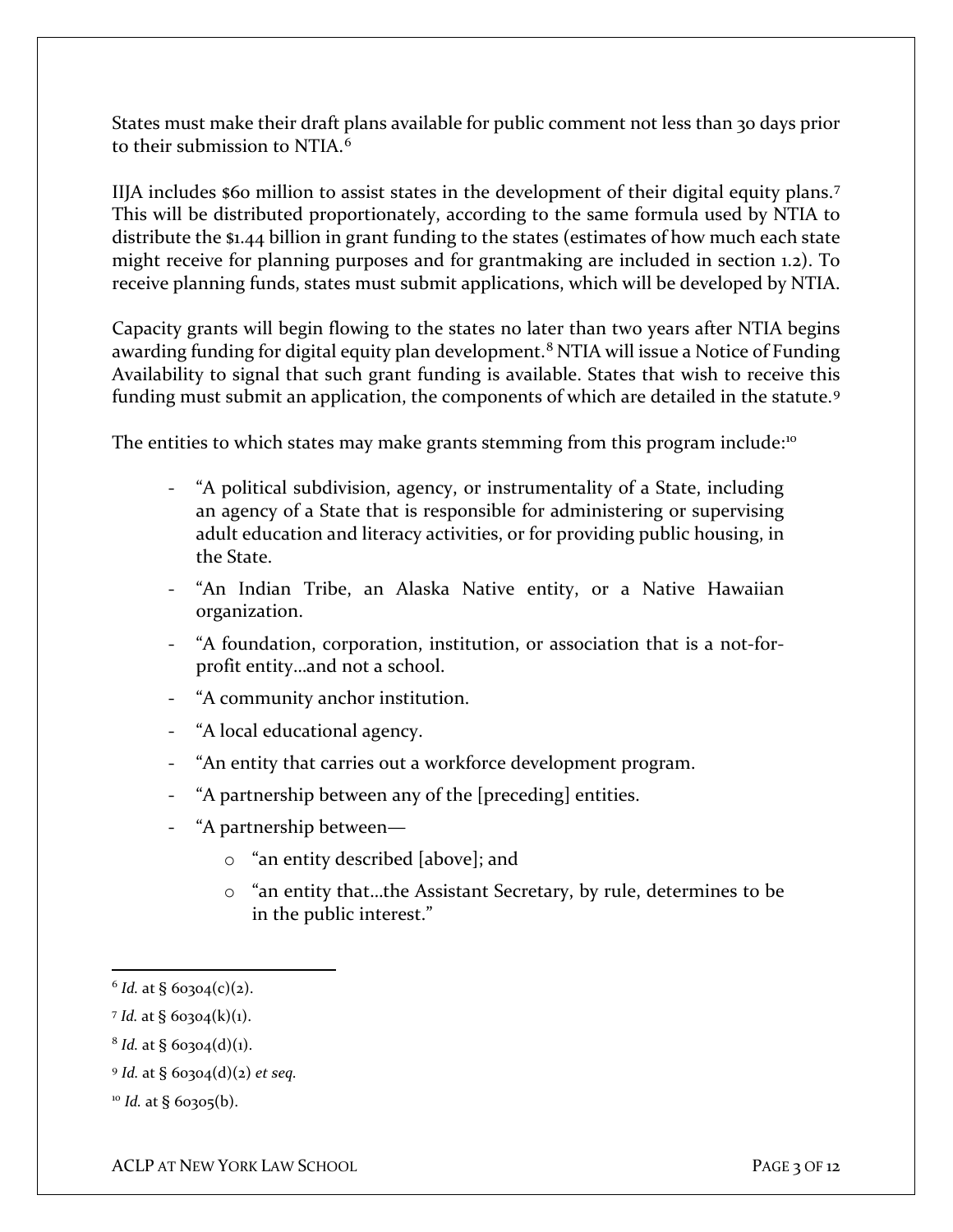It should be noted that this list excludes private for-profit entities like ISPs. To participate, these entities would need to be deemed "in the public interest" by NTIA.

Both the state-level administering entity and the entities receiving grant funding from that entity must comply with a series of statutory reporting requirements, many of which revolve around offering data to demonstrate progress toward achieving the digital equity goals detailed in the state's plan.

# **1.2 Estimates of How Much Each State Might Receive Via the Capacity Grant Program**

The IIJA allocated a total of \$1,500,000,000 to the Capacity Grant Program, with \$240,000,000 awarded in fiscal year 2022, \$300,000,000 "for each of fiscal years 2023 through 2026," and \$60,000,000 to assist states in developing digital equity plans.<sup>[11](#page-4-0)</sup> Assuming that all states participate in the program, the ACLP estimates that, over the course of the Program, each state will receive the funding amount shown in the following table.

It should be noted that these are very preliminary estimates that are likely to differ from the final amounts ultimately sent to states. That said, these estimates provide a useful initial insight into the magnitude of digital equity funding that each state might receive over the next few years. A detailed methodology is provided in the Appendix.

| <b>State</b>         | <b>Capacity Grant</b><br><b>Planning Grant</b> |             | <b>Total Funding</b> |
|----------------------|------------------------------------------------|-------------|----------------------|
| Alabama              | \$25,639,844                                   | \$1,068,327 | \$26,708,171         |
| Alaska               | \$7,200,000                                    | \$300,000   | \$7,500,000          |
| Arizona              | \$32,875,440                                   | \$1,369,810 | \$34,245,250         |
| Arkansas             | \$16,597,082                                   | \$691,545   | \$17,288,628         |
| California           | \$154,296,883                                  | \$6,429,037 | \$160,725,920        |
| Colorado             | \$23,284,709                                   | \$970,196   | \$24,254,905         |
| Connecticut          | \$12,531,345                                   | \$522,139   | \$13,053,485         |
| Delaware             | \$7,200,000                                    | \$300,000   | \$7,500,000          |
| District of Columbia | \$7,200,000                                    | \$300,000   | \$7,500,000          |
| Florida              | \$85,375,631                                   | \$3,557,318 | \$88,932,949         |
| Georgia              | \$45,448,839                                   | \$1,893,702 | \$47,342,540         |
| Hawaii               | \$7,200,000                                    | \$300,000   | \$7,500,000          |
| Idaho                | \$9,246,818                                    | \$385,284   | \$9,632,102          |
| Illinois             | \$51,313,735                                   | \$2,138,072 | \$53,451,807         |
| Indiana              | \$30,329,739                                   | \$1,263,739 | \$31,593,479         |
| Iowa                 | \$13,537,594                                   | \$564,066   | \$14,101,660         |

<span id="page-4-0"></span> $\mu$  *Id.* at § 60304(k)(1).

ACLP AT NEW YORK LAW SCHOOL PAGE 4 OF 12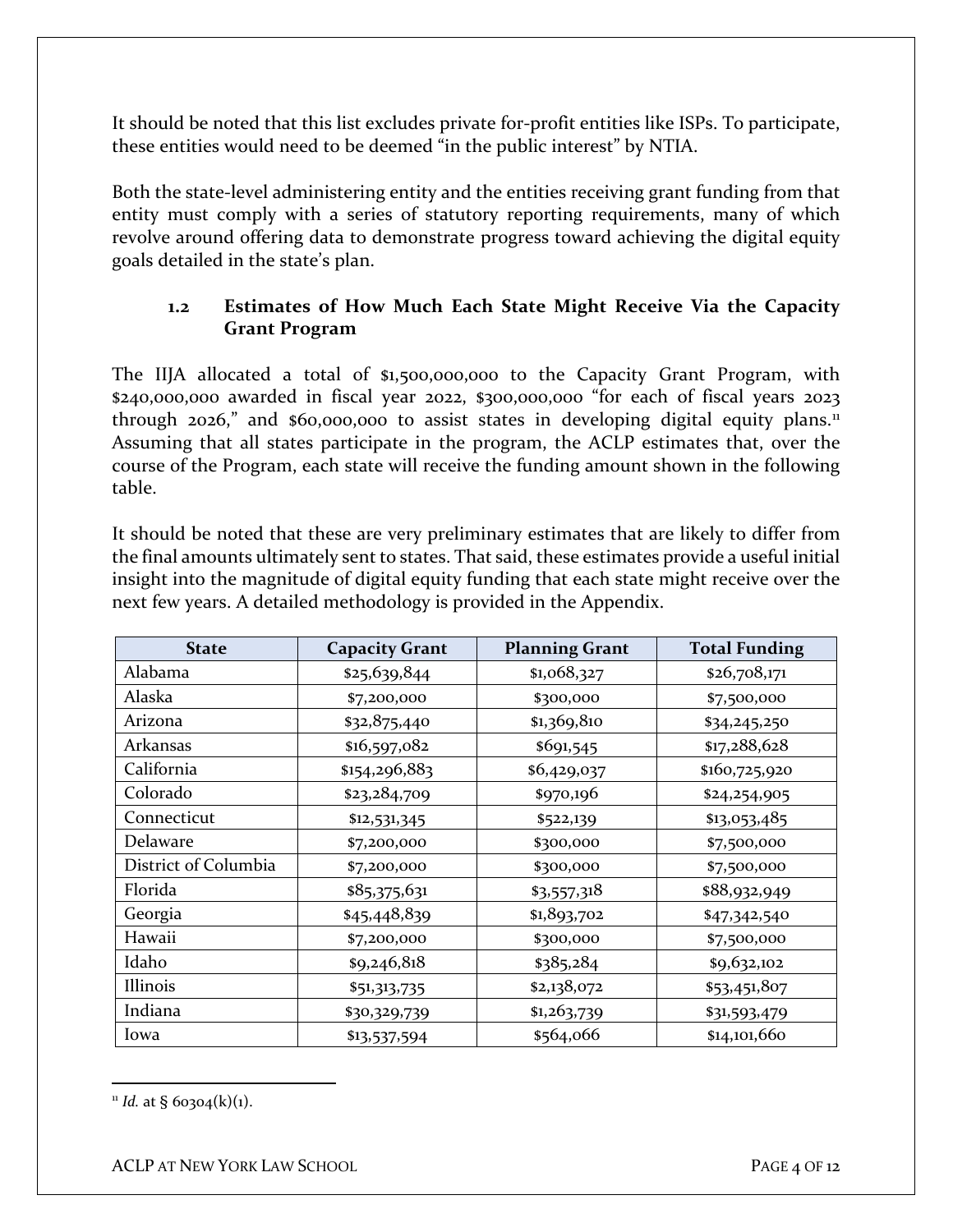| <b>State</b>   | <b>Capacity Grant</b><br><b>Planning Grant</b> |             | <b>Total Funding</b> |  |
|----------------|------------------------------------------------|-------------|----------------------|--|
| Kansas         | \$13,276,347                                   | \$553,181   | \$13,829,528         |  |
| Kentucky       | \$20,142,733                                   | \$839,281   | \$20,982,014         |  |
| Louisiana      | \$23,219,410                                   | \$967,475   | \$24,186,886         |  |
| Maine          | \$7,200,000                                    | \$300,000   | \$7,500,000          |  |
| Maryland       | \$23,479,221                                   | \$978,301   | \$24,457,522         |  |
| Massachusetts  | \$24,293,677                                   | \$1,012,237 | \$25,305,914         |  |
| Michigan       | \$43,483,791                                   | \$1,811,825 | \$45,295,616         |  |
| Minnesota      | \$22,320,811                                   | \$930,034   | \$23,250,845         |  |
| Mississippi    | \$19,192,159                                   | \$799,673   | \$19,991,833         |  |
| Missouri       | \$29,431,193                                   | \$1,226,300 | \$30,657,493         |  |
| Montana        | \$7,200,000                                    | \$300,000   | \$7,500,000          |  |
| Nebraska       | \$8,495,383                                    | \$353,974   | \$8,849,358          |  |
| Nevada         | \$13,052,860                                   | \$543,869   | \$13,596,730         |  |
| New Hampshire  | \$7,200,000                                    | \$300,000   | \$7,500,000          |  |
| New Jersey     | \$32,481,755                                   | \$1,353,406 | \$33,835,162         |  |
| New Mexico     | \$11,265,312                                   | \$469,388   | \$11,734,700         |  |
| New York       | \$74,106,113                                   | \$3,087,755 | \$77,193,868         |  |
| North Carolina | \$43,437,884                                   | \$1,809,912 | \$45,247,796         |  |
| North Dakota   | \$7,200,000                                    | \$300,000   | \$7,500,000          |  |
| Ohio           | \$46,841,045                                   | \$1,951,710 | \$48,792,756         |  |
| Oklahoma       | \$21,635,369                                   | \$901,474   | \$22,536,843         |  |
| Oregon         | \$17,455,689                                   | \$727,320   | \$18,183,010         |  |
| Pennsylvania   | \$50,677,426                                   | \$2,111,559 | \$52,788,986         |  |
| Rhode Island   | \$7,200,000                                    | \$300,000   | \$7,500,000          |  |
| South Carolina | \$23,238,168                                   | \$968,257   | \$24,206,425         |  |
| South Dakota   | \$7,200,000                                    | \$300,000   | \$7,500,000          |  |
| Tennessee      | \$30,211,153                                   | \$1,258,798 | \$31,469,951         |  |
| <b>Texas</b>   | \$128,042,948                                  | \$5,335,123 | \$133,378,070        |  |
| Utah           | \$11,679,040                                   | \$486,627   | \$12,165,666         |  |
| Vermont        | \$7,200,000                                    | \$300,000   | \$7,500,000          |  |
| Virginia       | \$37,439,619                                   | \$1,559,984 | \$38,999,603         |  |
| Washington     | \$30,031,853                                   | \$1,251,327 | \$31,283,180         |  |
| West Virginia  | \$9,771,246<br>\$407,135                       |             | \$10,178,381         |  |
| Wisconsin      | \$25,282,624<br>\$1,053,443                    |             | \$26,336,067         |  |
| Wyoming        | \$7,200,000                                    | \$300,000   | \$7,500,000          |  |
| Puerto Rico    | \$19,137,507                                   | \$797,396   | \$19,934,903         |  |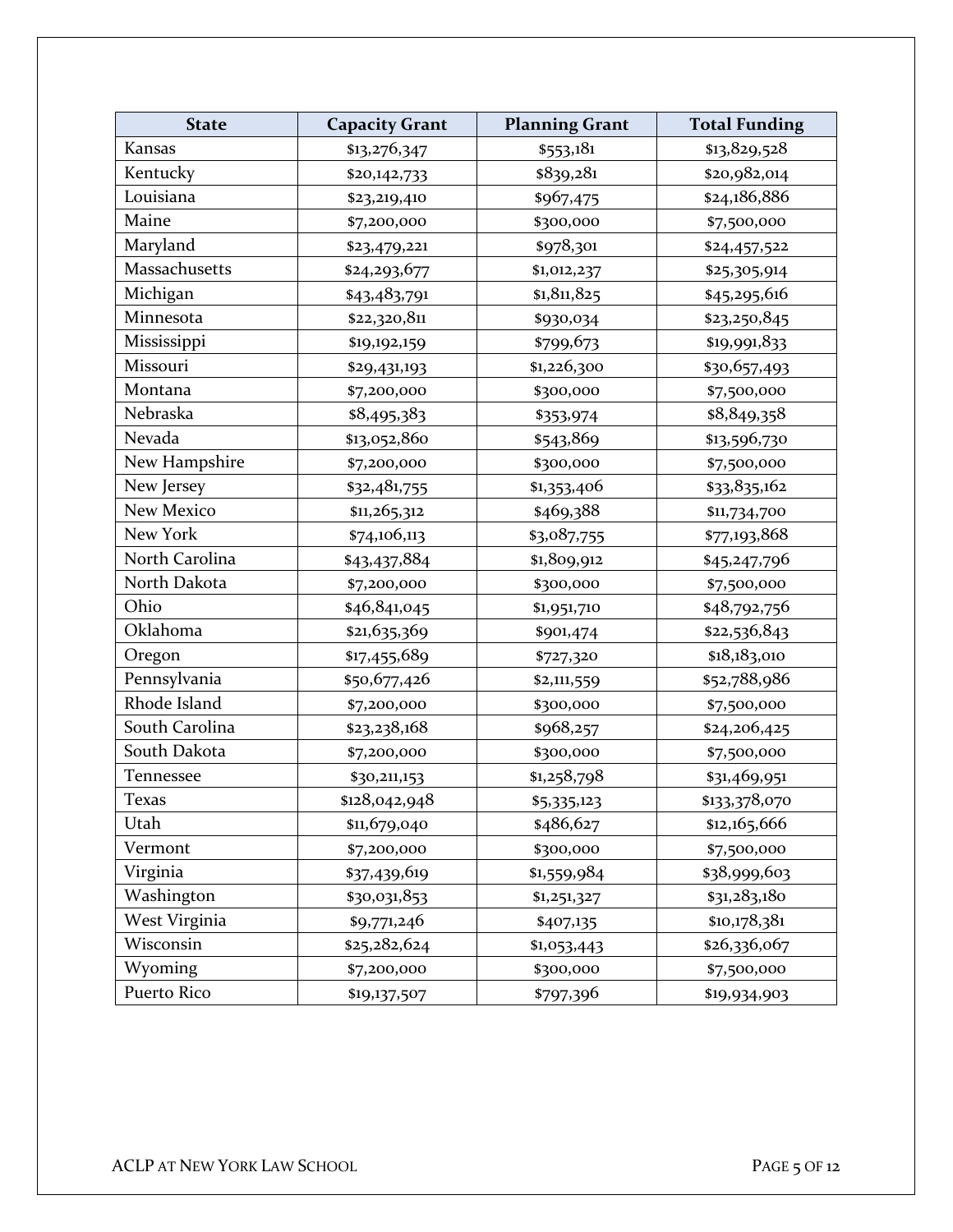Per the statute, these funds are meant to "supplement, not supplant, other Federal or State funds that have been made available to carry out" digital equity activities.<sup>[12](#page-6-0)</sup> This means that the above estimates represent a minimum amount of funding available to states for digital equity purposes. These funds could be supplemented by allocations from the BEAD program, the American Rescue Plan Act, state general funds, and potentially other sources. With demand-side issues long overlooked by policymakers, the IIJA's digital equity allocations represent a historic investment in addressing a critical set of issues.

#### **2. DIGITAL EQUITY COMPETITIVE GRANT PROGRAM**

No later than 30 days after NTIA launches the Capacity Grant Program, it must also establish the Competitive Grant Program, which it will administer in its entirety. The purpose of the Competitive Grant Program is to "award grants to support efforts to achieve digital equity, promote digital inclusion activities, and spur greater adoption of broadband" among key populations.<sup>[13](#page-6-1)</sup> Accepted uses of the funds in furtherance of these goals include:

- Deploying digital inclusion activities impacting key populations
- Facilitating broadband adoption by key populations in an effort to provide educational and employment opportunities
- Implementing training programs to develop digital literacy skills and related workforce development efforts
- Making available equipment, hardware, software, or related digital network technology for broadband services
- Constructing, upgrading, extending, or operating public access computing centers
- Any other project or activity deemed to be consistent with the overarching purposes of the Program by NTIA

The total amount of funding available via the Competitive Grant Program is \$1.25 billion over five years; \$250 million will be available for the next five fiscal years. [14](#page-6-2) NTIA may award grants to the same group of entities as those eligible for State Capacity Grants (see section 1.1, above, for the list). [15](#page-6-3) Interested entities must apply directly to NTIA. The IIJA details a range of required application components, including, among other things, the proposed scope of the digital equity project; its cost; and information demonstrating the organization's ability to successfully carry out the project.<sup>[16](#page-6-4)</sup>

<span id="page-6-2"></span><sup>14</sup> *Id.* at § 60305(l).

<span id="page-6-0"></span><sup>12</sup> *Id.* at § 60304(h).

<span id="page-6-1"></span><sup>&</sup>lt;sup>13</sup> *Id.* at § 60305(a)(1).

<span id="page-6-3"></span><sup>15</sup> *Id.* at § 60305(b).

<span id="page-6-4"></span><sup>16</sup> *Id.* at § 60305(c).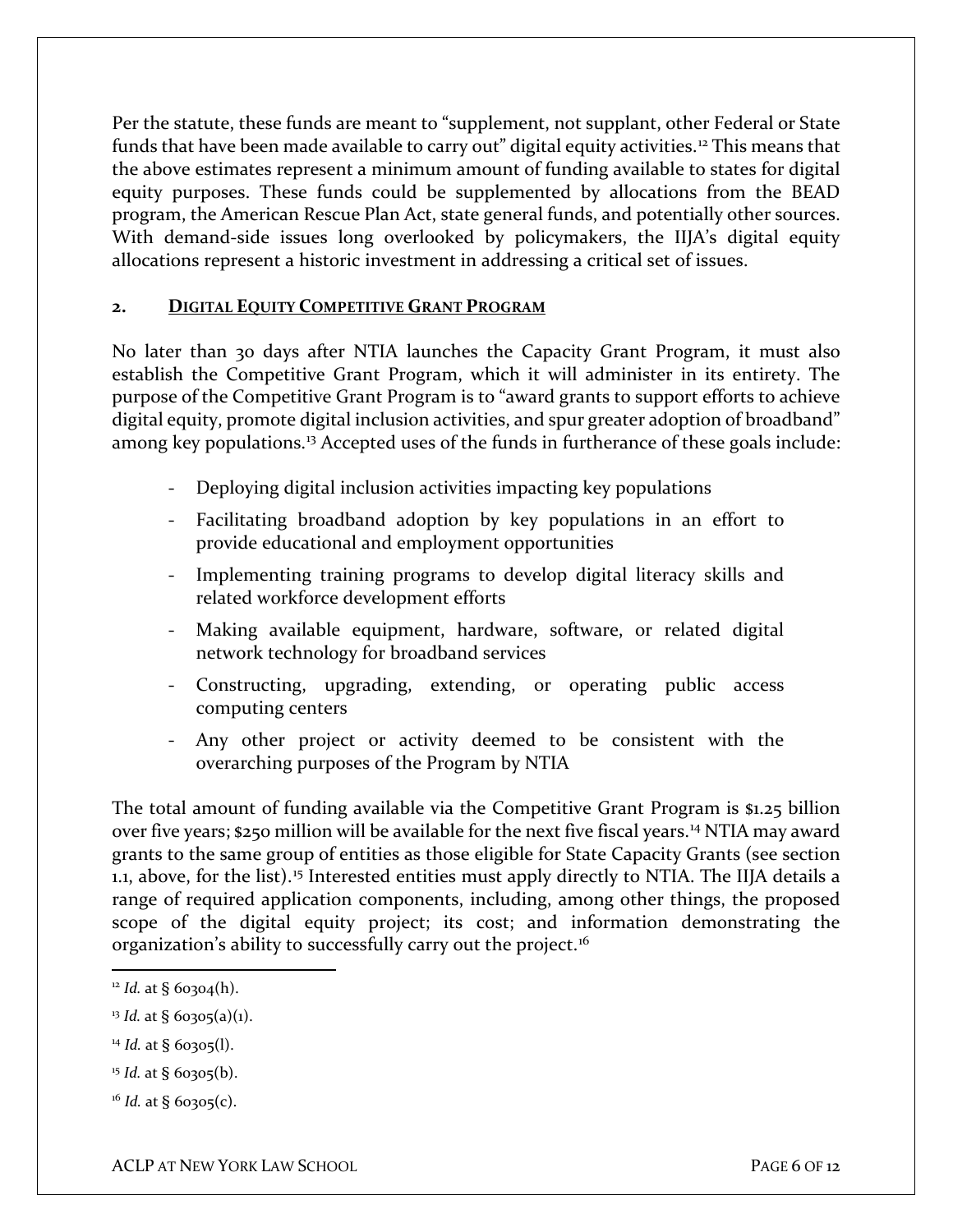When evaluating proposals, NTIA's primary considerations are to include: (1) determining whether the proposed program or project will "increase internet access and the adoption of broadband among the covered populations to be served by the applicant;" $\frac{1}{7}$  (2) ensuring that the award does not "result in unjust enrichment;" $18$  (3) the "comparative geographic diversity of the application relative to other...applications;"<sup>[19](#page-7-2)</sup> and (4) protecting against the inefficient duplication of efforts.<sup>[20](#page-7-3)</sup>

As with the Capacity Grant Program, funds made available via the Competitive Grant Program are meant to supplement, and not supplant, other federal and state funds for digital equity purposes.

**\* \* \* \* \* \***

ACLP AT NEW YORK LAW SCHOOL **PAGE 7 OF 12** 

<span id="page-7-0"></span><sup>17</sup> *Id.* at § 60305(d)(1)(A)(i).

<span id="page-7-1"></span> $18$  *Id.* at § 60305(d)(1)(A)(ii).

<span id="page-7-2"></span><sup>19</sup> *Id.* at § 60305(d)(1)(B).

<span id="page-7-3"></span><sup>20</sup> *Id.* at § 60305(d)(1)(C).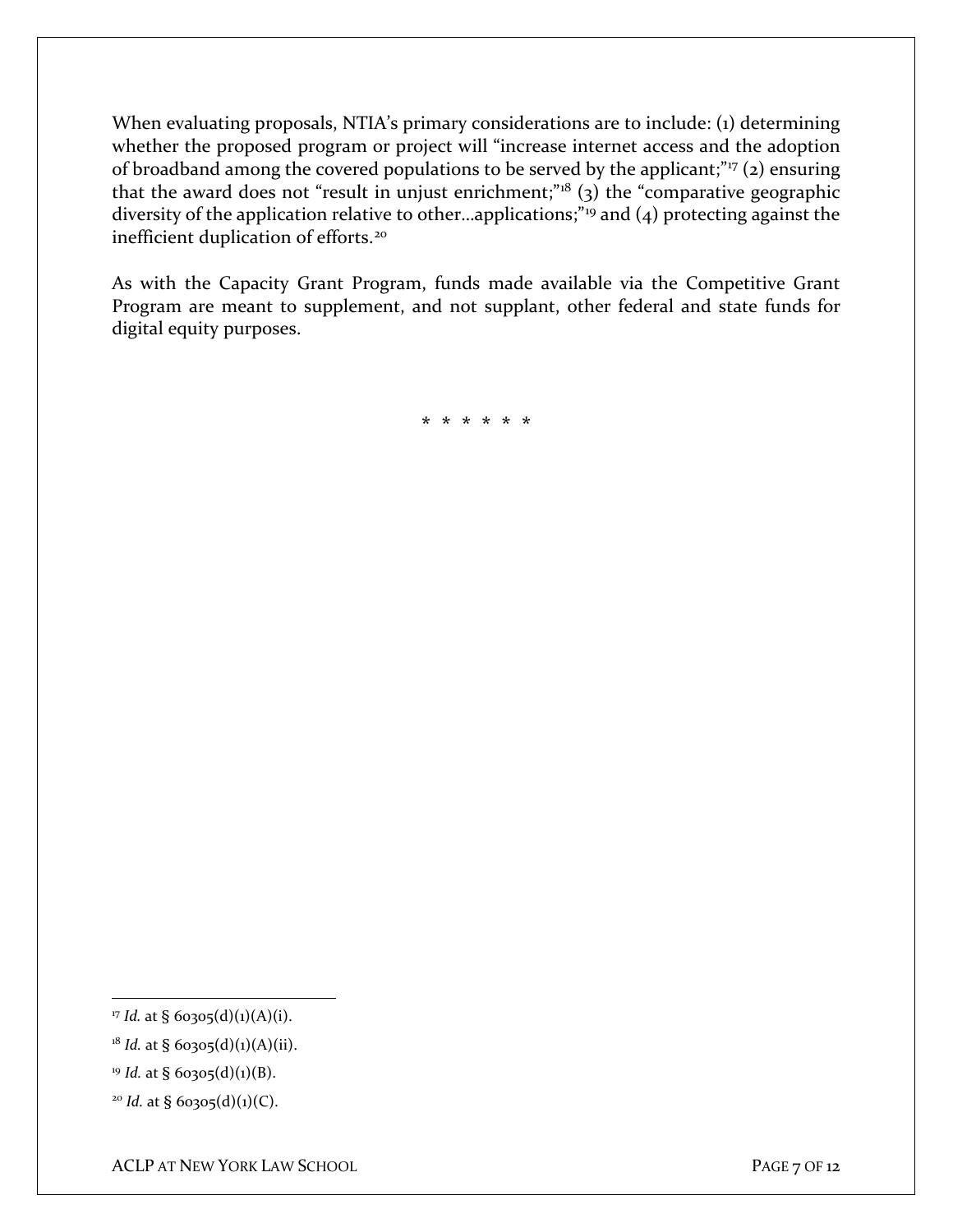#### **APPENDIX**

## **METHODOLOGY & DATA SOURCES USED TO ESTIMATE STATE CAPACITY GRANTS**

#### **1. METHODOLOGY**

While the statute provides high-level guidance as to the method by which funding will be divided amongst the states, it does not provide specific detail regarding the actual mathematical calculation. In addition, the IIJA does not specify which sources of data should be used for counts of "covered population" and other categories. As such, our allocation methodology, and estimates, may differ from those ultimately implemented by NTIA, and are intended primarily to be illustrative of the magnitude of funding coming to the states.

In the statute, the amount of funding to be steered to the states via the State Digital Equity Capacity Grant program is broken into three buckets:

- 1. 50 percent is allocated "based on the population of the eligible State in proportion to the total population of all eligible States."<sup>[21](#page-8-0)</sup>
- 2. 25 percent is "based on the number of individuals in the eligible State who are members of covered populations in proportion to the total number of individuals in all eligible States who are members of covered populations."<sup>[22](#page-8-1)</sup>
- 3. 25 percent is "based on the comparative lack of availability and adoption of broadband in the eligible State in proportion to the lack of availability and adoption of broadband of all eligible States."<sup>[23](#page-8-2)</sup>

Estimates for each category were performed separately, and their methodologies and data sources are discussed below.

#### **1.1 Population**

Fifty percent of the grant funding, \$720 million over the course of the program, is to be allocated "based on the population of the eligible State in proportion to the total population of all eligible States." Using state population figures from the 2020 Census, each state was assigned a proportion of the \$720 million relative to its share of total US population.

<span id="page-8-0"></span><sup>&</sup>lt;sup>21</sup> *Id.* at § 60304(d)(3)(A)(i)(I).

<span id="page-8-1"></span><sup>&</sup>lt;sup>22</sup> *Id.* at § 60304(d)(3)(A)(i)(II).

<span id="page-8-2"></span><sup>&</sup>lt;sup>23</sup> *Id.* at § 60304(d)(3)(A)(i)(III).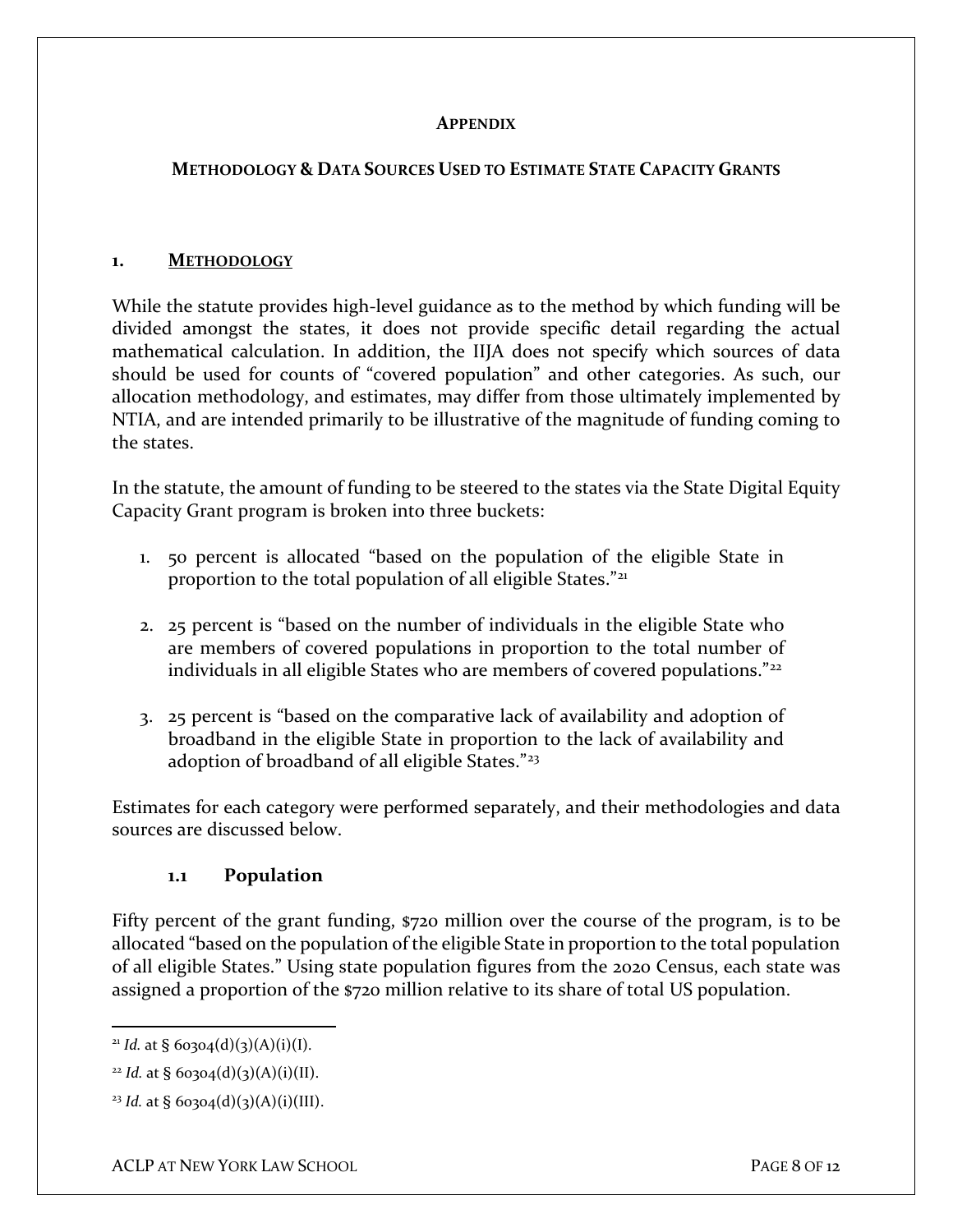The calculation for each state can be summarized as:

$$
Allocation = \left(\frac{State\ population}{US\ population}\right) * (50\% * \$1,440M)
$$

# **1.2 Covered Population**

Twenty-five percent of the grant funding, \$360 million over the course of the program, is to be allocated "based on the number of individuals in the eligible State who are members of covered populations in proportion to the total number of individuals in all eligible States who are members of covered populations." Those "covered populations"<sup>[24](#page-9-0)</sup> include:

- − Individuals who live in households whose income "is not more than 150 percent of...the poverty level"
- − "Aging individuals," defined as those 60 years or older
- − "Incarcerated individuals, other than individuals who are incarcerated in a Federal correctional facility"
- − Veterans
- − Individuals with disabilities
- − Individuals "with a language barrier" including those who "are English learners" and those who "have low levels of literacy"
- − "Members of a racial or ethnic minority group"
- − Individuals "who primarily reside in a rural area"

The simplest method to have estimated this portion of allocations would have been to obtain a count of individuals in each state that fall into one or more of the "covered" categories listed above. Unfortunately, while data regarding each category is available from the Census Bureau or other sources, there is no available method to prevent double counting, and thus the counts for each category inevitably include individuals who are also in one or more other categories.

To address this, our estimates compute a weighted average of each state's proportional share of the "covered" categories. Each category is weighted based on its magnitude compared to the other categories. Specifically, the weights are computed by dividing the number of individuals in a given category by the total across all eight covered categories.

The weights for each category are shown in the table below:

ACLP AT NEW YORK LAW SCHOOL PAGE 9 OF 12

<span id="page-9-0"></span><sup>24</sup> *Id.* at § 60302(8).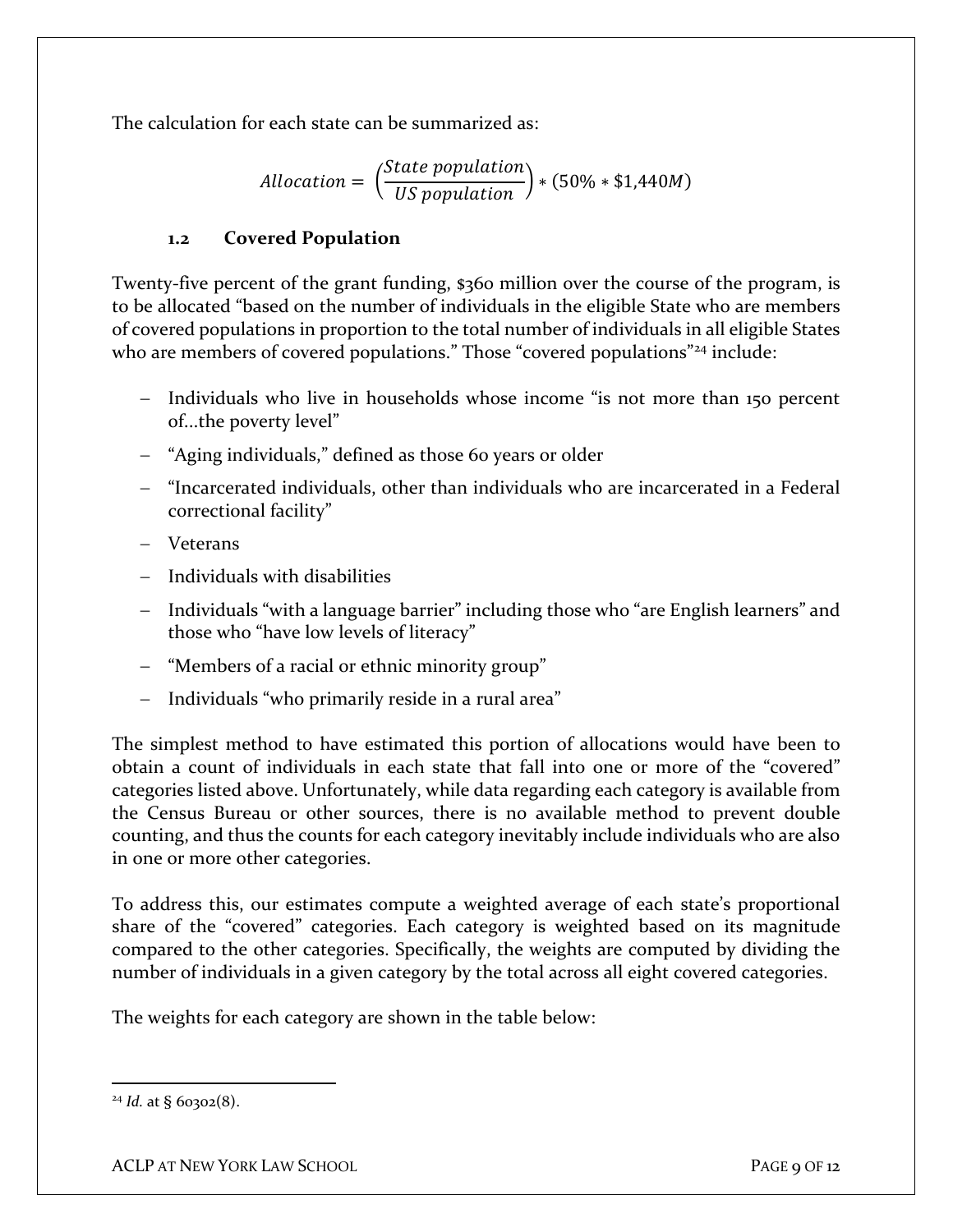| Category            | <b>Total Count</b> | Weight   |
|---------------------|--------------------|----------|
| 1. Poverty          | 67,044,983         | $15.1\%$ |
| 2. 60 or over       | 74,466,122         | 16.8%    |
| 3. Incarcerated     | 2,195,204          | $0.5\%$  |
| 4. Veterans         | 17,487,768         | $3.9\%$  |
| 5. Disabled         | 41,774,913         | $9.4\%$  |
| 6. Language barrier | 51,874,897         | $11.7\%$ |
| 7. Minority         | 129,897,290        | $29.2\%$ |
| 8. Rural            | 59,724,800         | $13.4\%$ |

To compute the final weighted share of covered population, each state's share in each category was multiplied by the weights in table above, and then summed. That figure was then multiplied by \$360 million to arrive at the covered population allocation for a given state.

The calculation for each state's allocation can be summarized as:

$$
Allocation = \left(\sum_{i=1}^{8} (Share\ of\ Category_i * Weight\ of\ Category_i)\right) * (25\% * $1,440M)
$$

## **1.3 Comparative Lack of Availability and Adoption**

Twenty-five percent of the grant funding, \$360 million over the course of the program, is to be allocated "based on the comparative lack of availability and adoption of broadband in the eligible State in proportion to the lack of availability and adoption of broadband of all eligible States." To compute this portion of the allocations, we averaged each state's share of households without a broadband connection and their share of households who have not adopted broadband. That average proportion was then multiplied by \$360 million to arrive at the allocation for a given state.

The calculation for each state's allocation can be summarized as:

$$
Allocation = \left(\frac{Share\ of\ Unserved +Share\ of\ Non\ Adopting}{2}\right) * (25\% * $1,440M)
$$

#### **1.4 Final Aggregation & Minimum Award**

Once the above three buckets of funding had been computed, a preliminary total for each state was computed, equal to the sum of all three buckets. The statute mandates that: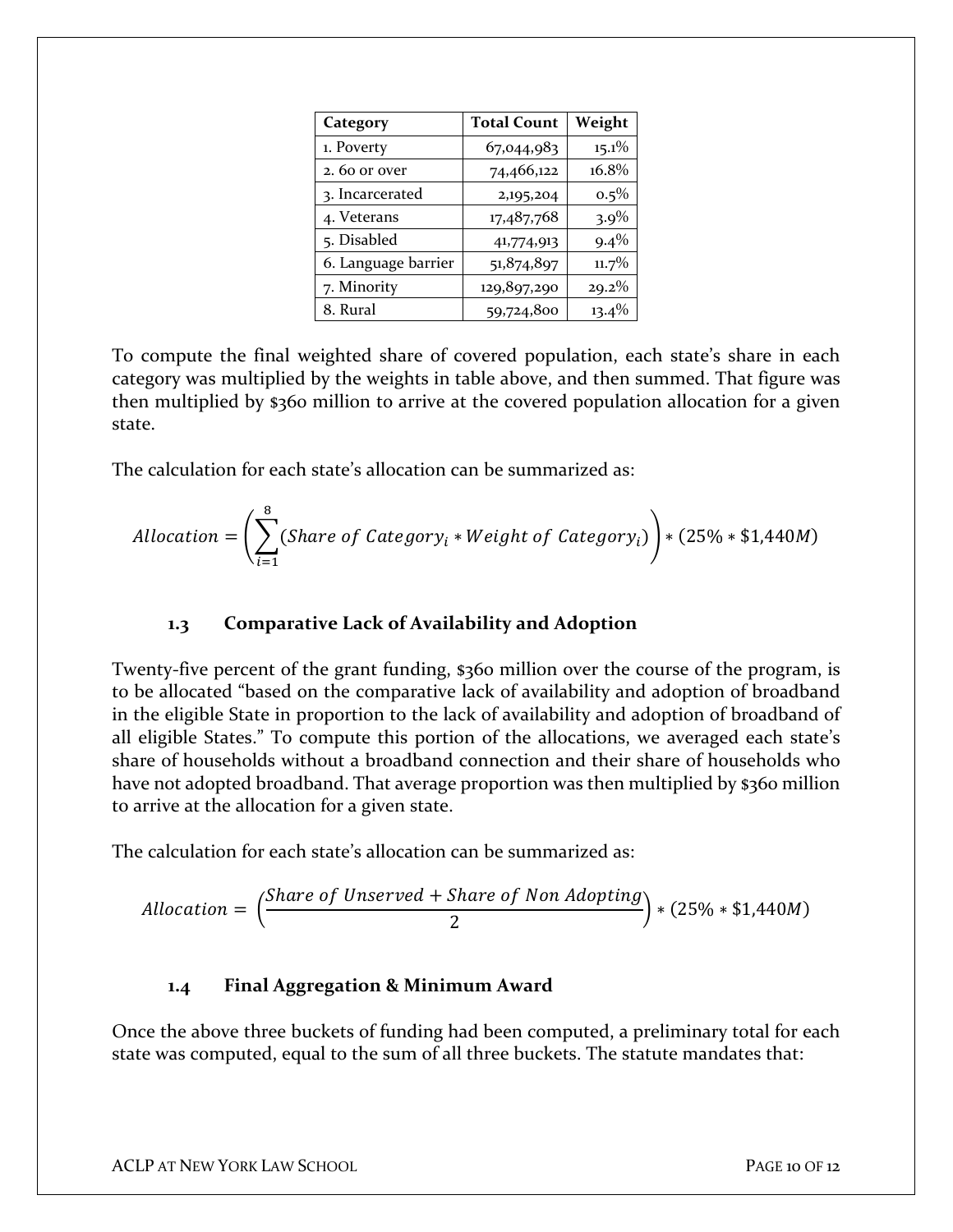"The amount of a grant awarded to an eligible State under this subsection in a fiscal year shall be not less than 0.5 percent of the total amount made available to award grants to eligible States for that fiscal year."<sup>[25](#page-11-0)</sup>

To ensure that each state received at least 0.5% of total funding, we applied a floor to the funding totals to bring all states whose preliminary total was less than 0.5% of total funding up to 0.5%. The funding for states above the 0.5% threshold was reduced (proportional to their share of the total award) to account for the additional funding needed to bring those below the threshold up to 0.5%.

# **2. SUMMARY OF DATA SOURCES**

For ease of reference, the data sources for each of the three buckets above are shown in the following table. Where applicable, the specific Census/ACS table code and row label are listed.

| <b>Bucket</b>              | Category                | Source                                                                                                                                             |  |
|----------------------------|-------------------------|----------------------------------------------------------------------------------------------------------------------------------------------------|--|
| Population                 | <b>State Population</b> | 2020 Census - P1 Race<br>[Total Population]                                                                                                        |  |
| Covered<br>Population      | Poverty                 | 2019 ACS 1YR - S1701 Poverty Status in the Past 12 Months<br>[Total count below "150 percent of poverty level"]                                    |  |
|                            | 60 or over              | 2019 ACS 1YR - S1701 Poverty Status in the Past 12 Months<br>[Total count "60 years and over"]                                                     |  |
|                            | Incarcerated            | 2019 ACS 5YR - B26103 Group Quarters Type (3 Types)<br>["Adult correctional facilities"]                                                           |  |
|                            | Veterans                | 2019 ACS 1YR - S2101 Veteran Status                                                                                                                |  |
|                            | <b>Disabled</b>         | 2019 ACS 1YR - S1810 Disability Characteristics                                                                                                    |  |
|                            | Language<br>barrier     | 2012-2017 PIAAC Skills Map Data<br>["Population at or below Level 1 indirect estimates"]                                                           |  |
|                            | Minority                | 2020 Census - P1 Race<br>[Total Population minus "White alone"]                                                                                    |  |
|                            | Rural                   | 2010 Census - P2 Urban and Rural<br>["Rural"]                                                                                                      |  |
| Availability &<br>Adoption | Availability            | Dec 2020 FCC Form 477 Data & 2020 FCC Staff Block<br>Estimates                                                                                     |  |
|                            | Adoption                | 2019 ACS 1YR - S2801 Types of Computers and Internet<br>Subscriptions<br>["Broadband such as cable, fiber optic or DSL" and "Total<br>households"] |  |

<span id="page-11-0"></span><sup>25</sup> *Id.* at § 60304(d)(3)(A)(ii).

ACLP AT NEW YORK LAW SCHOOL **PAGE 11 OF 12**